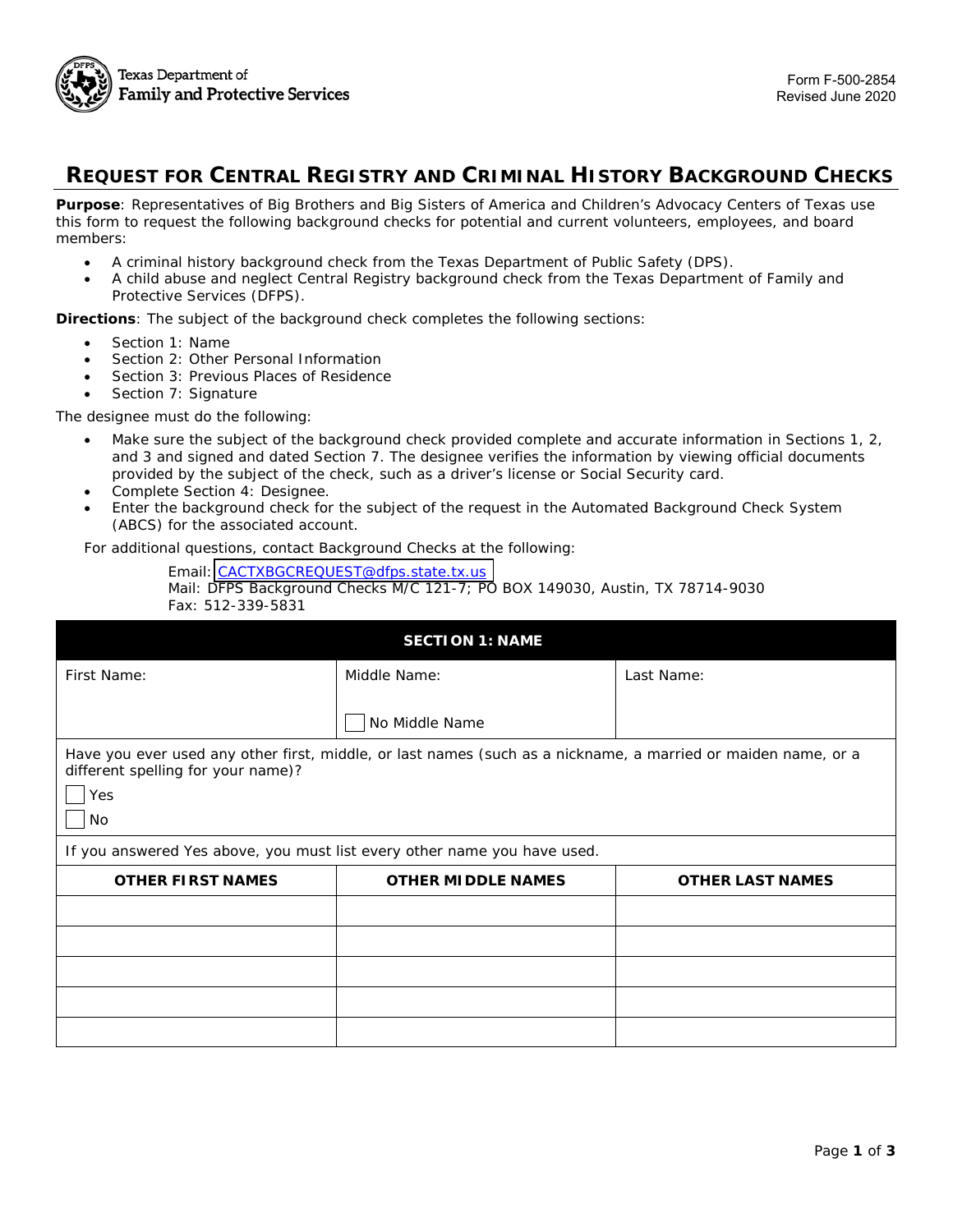

| <b>SECTION 2: OTHER PERSONAL INFORMATION</b>                                                                                                                                                              |                     |                                    |        |                                     |                                   |                           |  |
|-----------------------------------------------------------------------------------------------------------------------------------------------------------------------------------------------------------|---------------------|------------------------------------|--------|-------------------------------------|-----------------------------------|---------------------------|--|
| Home Street Address:                                                                                                                                                                                      |                     | City:                              | State: |                                     |                                   | Zip Code:                 |  |
| County of Residence:                                                                                                                                                                                      |                     | Date of Birth:                     |        |                                     | Phone Number:                     |                           |  |
| Social Security Number (if no SSN, provide<br>alternate document name and ID number)                                                                                                                      |                     | Driver's License Number and State: |        |                                     |                                   | Gender:<br>Male<br>Female |  |
| Ethnicity:                                                                                                                                                                                                | Race:               |                                    |        |                                     |                                   |                           |  |
| Hispanic                                                                                                                                                                                                  | White               |                                    |        | Asian                               |                                   |                           |  |
| Other                                                                                                                                                                                                     | <b>Black</b>        |                                    |        |                                     | American Indian or Alaskan Native |                           |  |
|                                                                                                                                                                                                           | Unable to Determine |                                    |        | Native Hawaiian or Pacific Islander |                                   |                           |  |
|                                                                                                                                                                                                           |                     |                                    |        |                                     |                                   |                           |  |
| <b>SECTION 3: PREVIOUS PLACES OF RESIDENCE</b>                                                                                                                                                            |                     |                                    |        |                                     |                                   |                           |  |
| Have you lived outside the state of Texas in the past two years?<br>Yes<br><b>No</b>                                                                                                                      |                     |                                    |        |                                     |                                   |                           |  |
| If you answered Yes above, list each place you lived outside of Texas within at least the past two years. Provide the<br>complete address and the dates you lived there (continue on the back as needed). |                     |                                    |        |                                     |                                   |                           |  |
| FULL ADDRESS (INCLUDE CITY, STATE, AND ZIP CODE)                                                                                                                                                          |                     |                                    |        |                                     |                                   | DATES (MM/YYYY - MM/YYYY) |  |
|                                                                                                                                                                                                           |                     |                                    |        |                                     |                                   |                           |  |
|                                                                                                                                                                                                           |                     |                                    |        |                                     |                                   |                           |  |
|                                                                                                                                                                                                           |                     |                                    |        |                                     |                                   |                           |  |
|                                                                                                                                                                                                           |                     |                                    |        |                                     |                                   |                           |  |
|                                                                                                                                                                                                           |                     |                                    |        |                                     |                                   |                           |  |
|                                                                                                                                                                                                           |                     |                                    |        |                                     |                                   |                           |  |

| <b>SECTION 4: DESIGNEE</b>                        |                |  |  |  |
|---------------------------------------------------|----------------|--|--|--|
| Full Name:                                        | Email Address: |  |  |  |
| Name of the Organization the Designee Represents: |                |  |  |  |